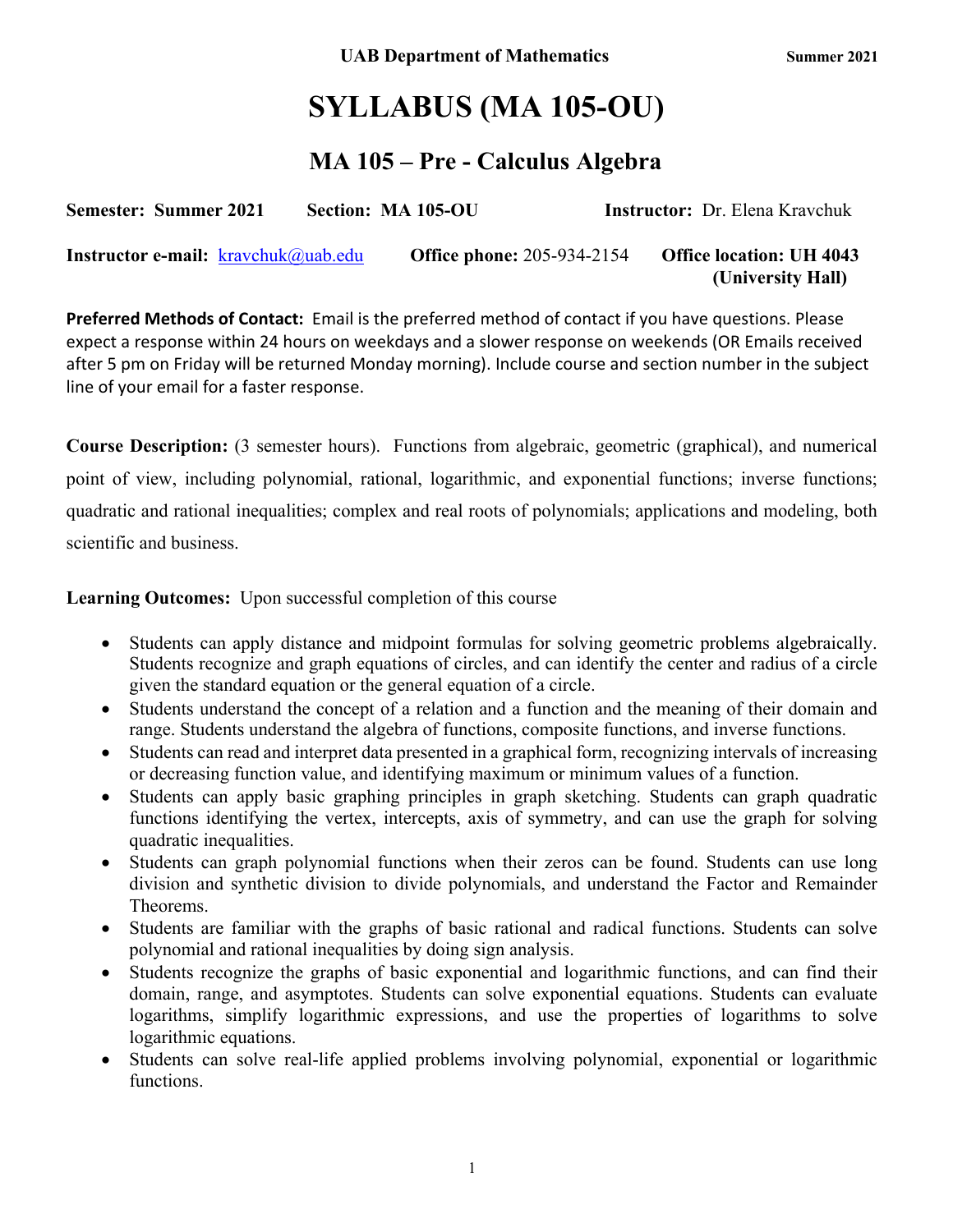**In addition to developing specific algebraic skills relevant to an understanding of functions, these learning outcomes promote students' development of quantitative literacy, critical thinking, and lifelong learning and reasoning skills.**

**Prerequisite:** Undergraduate level MA 102 Minimum Grade of C or Math Placement Test 46 or Exception Math Placement E

**Materials:** *Precalculus Algebra MA 105 package,* which includes a *UAB Math 105 Student Workbook, by Elena Kravchuk*, 2014, Pearson/ Prentice Hall, and MyLab Math **ACCESS CODE (ISBN** 9780136949909)**, is required**. You may not need an access code if you are *retaking MA 105 previously taken in Fall 2020 or Spring 2021 (contact your instructor about directions for reenrolling).*

### *Students are required to have the MA 105 student workbook and to bring it to the class meetings.*

**Calculator policy:** Scientific calculators may be used for homework and quizzes, but **students may not use personal calculators while taking tests**. Every computer has an on-screen scientific calculator available for your use on when testing. It would be to your advantage if you familiarized yourself with the use of the onscreen calculator *before* you have to take a test. You must use the on-screen calculator on your personal computer when testing remotely with ProctorU.

### **UAB Policies and Resources:**

**Add/Drop and Course Withdrawal***.* The last day to drop this course without the payment of full tuition and fees is **June 14, 2021**. The last day to withdraw from this course with a grade of *W* is **July 9, 2021**.

**Misconduct:** The University of Alabama at Birmingham expects all members of its academic community to function according to the highest ethical and professional standards. Students, faculty, and the administration of the institution must be involved to ensure this quality of academic conduct. Review the Academic Honor Code and Non-Academic Student Code of Conduct linked below.

- Academic Honor Code
- Non-Academic Student Code of Conduct

### **DSS Accessibility Statement:**

**Accessible Learning:** UAB is committed to providing an accessible learning experience for all students. If you are a student with a disability that qualifies under Americans with Disabilities Act (ADA) and Section 504 of the Rehabilitation Act, and you require accommodations, please contact Disability Support Services for information on accommodations, registration and procedures. Requests for reasonable accommodations involve an interactive process and consist of a collaborative effort among the student, DSS, faculty and staff. If you are registered with Disability Support Services, please contact DSS to discuss accommodations that may be necessary in this course. If you have a disability but have not contacted Disability Support Services, please call (205) **934-4205**, visit their website, or their office located in Hill Student Center Suite 409.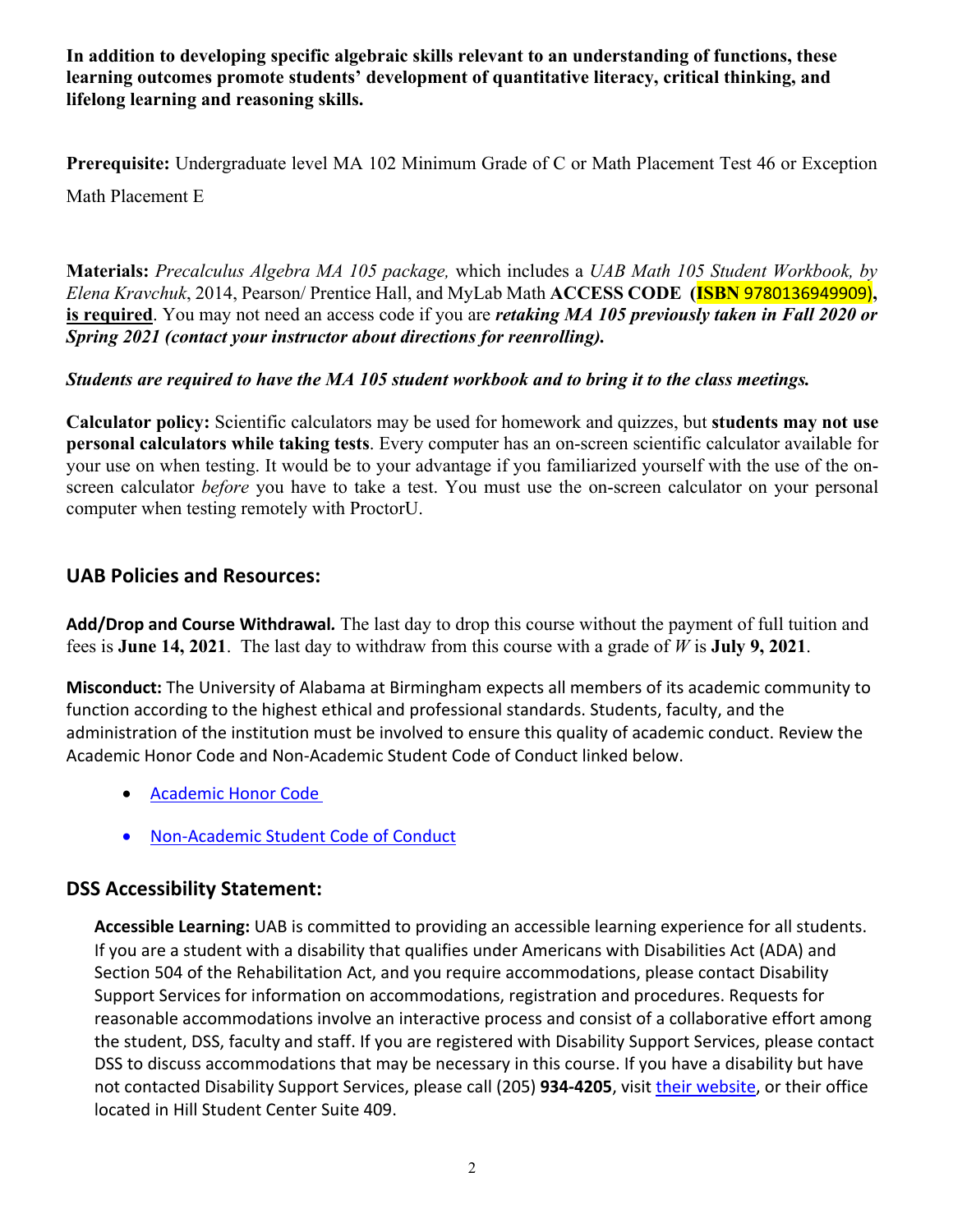UAB Disability Support Services (DSS) has established a process for UAB students to request temporary adjustments based on the impact of COVID-19. The process is similar to the traditional DSS registration procedures for accommodations based on disability. However, these requests will be referred to as "COVID-19 Related Temporary Adjustments". On the DSS website, there is a section (next to the traditional DSS application process) titled "Request COVID-19 Temporary Adjustments" where students can read the process and click to complete an application.

**Title IX Statement:** The University of Alabama at Birmingham is committed to providing an environment that is free from sexual misconduct, which includes gender-based assault, harassment, exploitation, dating and domestic violence, stalking, as well as discrimination based on sex, sexual orientation, gender identity, and gender expression. If you have experienced any of the aforementioned conduct we encourage you to report the incident. UAB provides several avenues for reporting. For more information about Title IX, policy, reporting, protections, resources and supports, please visit UAB Title IX webpage for UAB's Title IX, UAB's Equal Opportunity, Anti-Harassment, Duty to Report, and Non-Retaliation policies.

#### **Course Netiquette**:

There are course expectations concerning etiquette on how we should treat each other online. It is very important that we consider the following values during online discussions and email.

- Respect: Each student's opinion is valued as an opinion. When responding to a person during the online discussions, be sure to state an opposing opinion in a diplomatic way. Do not insult the person or their idea. Do not use negative or inappropriate language.
- Confidentiality: When discussing topics be sure to be discreet on how you discuss children, teachers, and colleagues. Do not use names of people or names of facilities.
- Format: When posting use proper grammar, spelling, and complete sentences. Avoid using ALL CAPITALS. This signifies that you are yelling. Avoid using shortcuts/text abbreviations such as 'cu l8r' for 'See you later.'
- Relevance: Think before you type. Keep posts relevant to the discussion board topic.

**Getting Started:** The first thing you must do is access for your on-line course materials.

# **Access for a Course in MyLab Math**

All Homework, Quizzes, and Tests for this course are available only in MyLab Math. You have to register for your MyLab Math course from Canvas.

- Log in to Canvas and enter your course. Do one of the following:
	- o Select any Pearson link (HW, Quiz, Lecture Prep) from any module.
	- o Select **MyLab & Mastering** on the course navigation, and then select any course link on the Pearson page.
- Enter the username and password for your existing Pearson student account.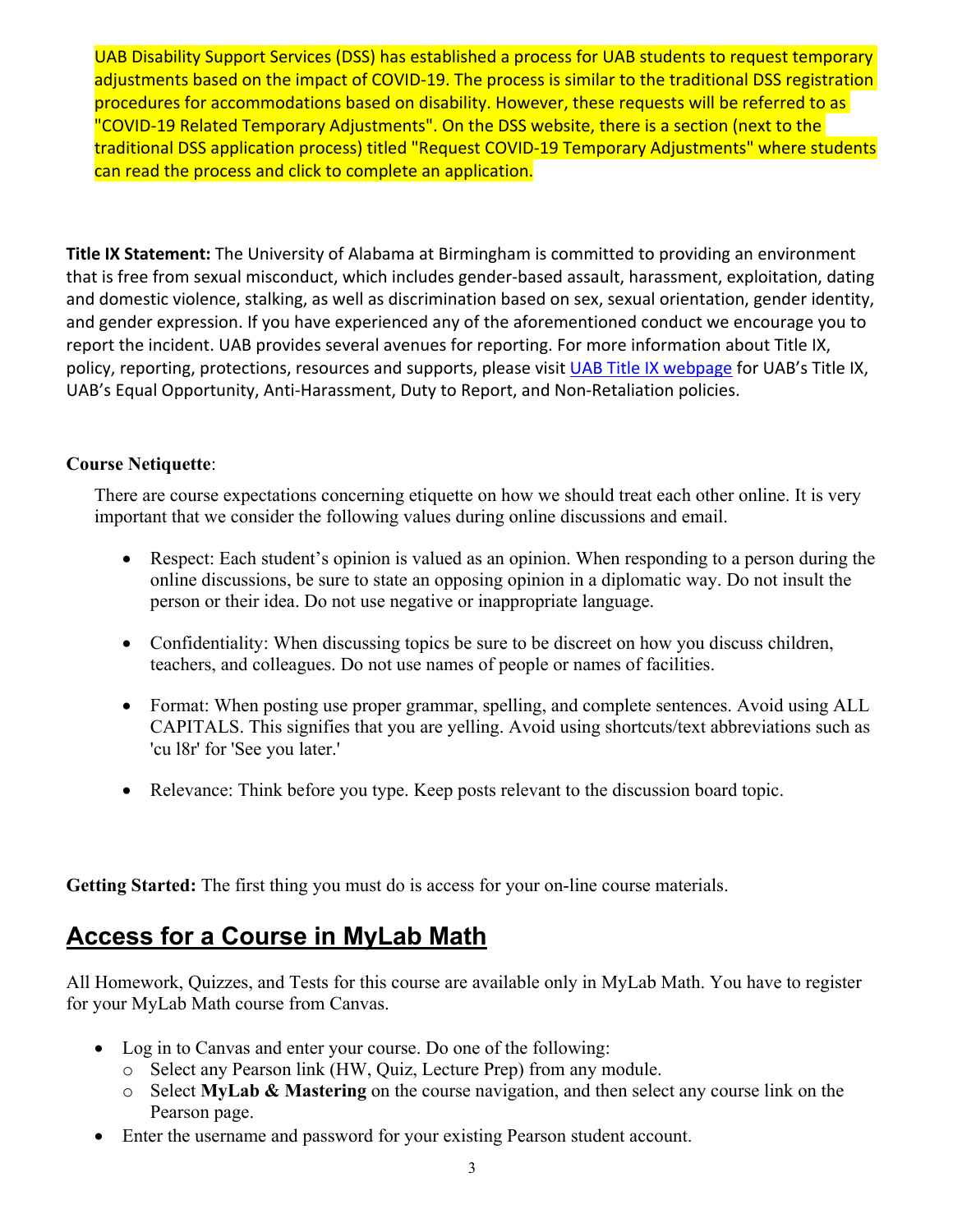o If you don't have a Pearson account, select **Create** and follow the instructions. You have an account if you've used a Pearson MyLab or Mastering product, such as MyLab Math, MyLab IT, MyLab Spanish, MasteirngBiology or MasteringPhysics.

- Select any available access option:
	- o Enter a prepaid access code that came with your workbook from the bookstore.
	- o Use a credit card or PayPal.
	- o Get temporary access by selecting the link near the bottom of the page (good for only 14 days, no extensions when it expires)\*.
	- o Select **Go to My Courses**.

\***Once Temporary Access has expired, you will no longer have access to your course materials and assignments in** MyLab Math **until you enter your code or purchase it.** Please note that there will be **NO EXTENSIONS for missed homework, quiz, or test deadlines due to failure to purchase access to your online materials.**

If you have any questions regarding your access to your MyLab Math account, email your course instructor or you may stop by the Math Learning Lab in HHB202.

### **TROUBLESHOOTING TIPS:**

If you have difficulty accessing your assignments in MyLab Math, try the following steps:

- Close the browser and start over logging into Canvas. You can only access through Canvas.
- Run the Browser check to make sure you have all needed components.
- Try a different browser. Some work better than others (use Google Chrome!)
- Contact Pearson technical support via chat.
- Have a backup plan.
- If the above steps do not work, email your instructor or stop by the Math Learning Lab in HHB202.

## **STUDENT EXPECTATION STATEMENT**

The Course Syllabus and Schedule serve as a Contract by which the student must comply. An excuse of "not knowing" information covered in these documents is not an acceptable excuse for making mistakes in this class. **To emphasize the importance of knowing the syllabus you must take a Syllabus Quiz before beginning any other assignments. You must score 100% on this quiz in order to continue the course.**

- Students are required to complete weekly assignments. All deadlines are based on Central Time. **There are NO EXTENSIONS of DEADLINES**.
- Students are expected to attend class meetings held according to the class schedule.
- Students are expected to check their UAB e-mail daily and respond within 48 hours to instructor emails. Regular communication via e-mail with the Course Instructor is expected. Be sure to include your name, the course and section number in all communications with your instructor.
- All students are required to obtain and use the UAB email address that is automatically assigned to them as UAB students. All official correspondence will be sent ONLY to the @UAB.edu email address. The Course Instructor will not accept e-mails sent from e-mails accounts other than UAB.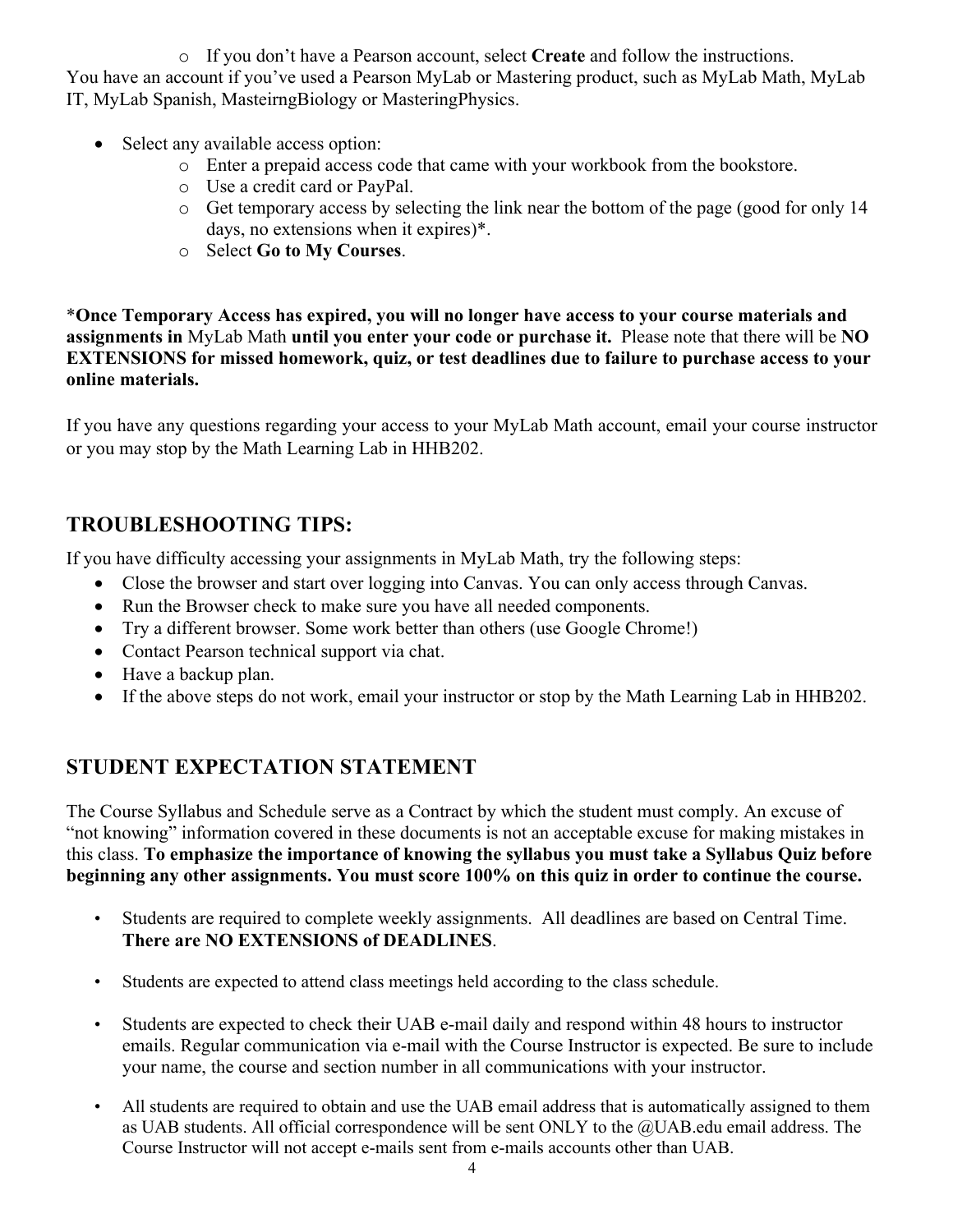- Students are expected to devote an average of 8 to 12 hours per week to the assignments.
- Students are expected to participate in **Group Discussions in Canvas.**
- Students are expected to submit **individually written solution to Group Problems in Canvas under the Assignments button or in the appropriate Module** *before the deadline***.** Once a problem is submitted, it will be graded as is. Therefore, students are expected to triple-check their work before submitting it. Canvas will not allow a student to return to a Problem once it is submitted. Therefore, the student must submit only completed problems. **Problems are NOT accepted in e-mail**.
- Students are expected to have a back-up plan in the event their computer has operational problems, there is loss of electricity, or there is loss of Internet access. These are not an excuse for late or incomplete submission of assignments, nor are they acceptable reasons for an assignment deadline extension. UAB's MLL, most public libraries, school libraries, university libraries, etc. have computers with Internet access and are available for use by the public.
- Students are expected to remain in regular contact with the Course Instructor via Canvas and UAB email as well as through participation in the Discussion Board and submission of assignments. The Course Instructor will communicate on the Canvas Announcement page, Discussion Board and/or via UAB e-mail.
- Because instructional materials on the course website may be copyrighted, students may not download materials on the site to their desktops, laptops, or PDAs, or alter or distribute any materials on the course site, unless clearly directed to do so.

**Math Help:** The **Math Learning Lab** (**MLL**) in 202 Heritage Hall is available for student use Monday through Friday. Students in this course may use the computers to complete assignments, and they may get assistance from math tutors. Tutors will not solve all of your problems or sit with you for extended periods of time, but they will help guide you so that you can complete your work independently. No appointment is necessary. The hours of operation in the Fall and Spring are usually Monday through Thursday 9:00am to 8:00pm, and Fridays 9:00am to 3:00pm, and in the Summer the hours are usually Monday through Thursday 9:00am to 7:00pm, and Fridays 9:00am to 2:00pm. The MLL is closed during all holidays and breaks, and also during final exams (except for testing). For more information, go to http://www.uab.edu/cas/mathematics/mll. Please note that all computer use in the MLL is monitored.

The **University Academic Success Center (UASC)** provides students with a host of free services and resources that include Tutoring and Supplemental Instruction. For more information, go to http://www.uab.edu/students/academics/student-success.

**Cell Phones:** Student cell phones must be TURNED OFF and PUT AWAY **during ALL class and lab meetings.**

**Laptops:** Student laptops must be PUT AWAY **during ALL class and lab meetings.**

**Course Grades:** Students earn their grade in the course by accumulating points. There is a maximum of 1000 points available. Student letter grades are awarded as shown in the following tables. Note that grades are awarded by points earned, not by percentages.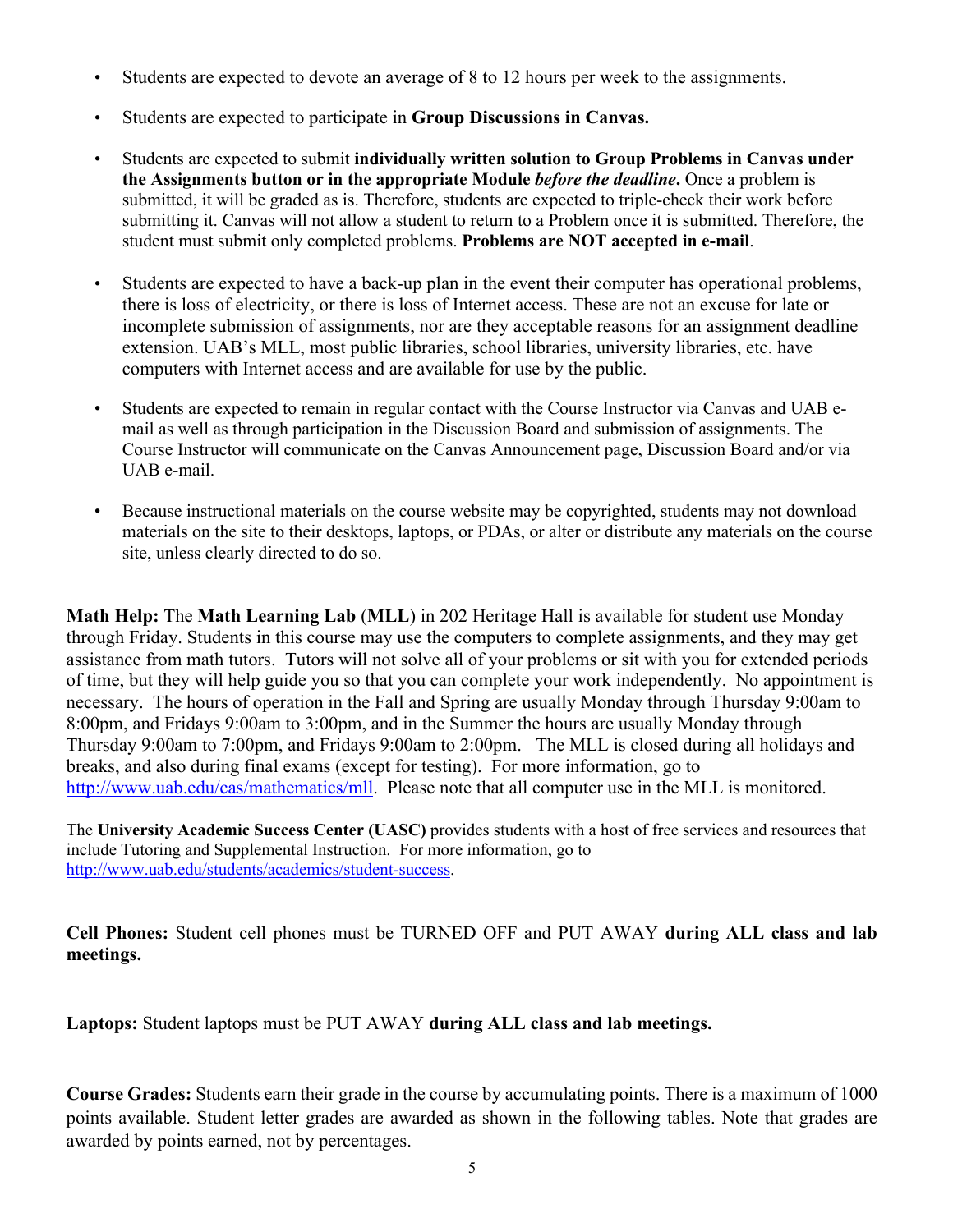| <b>Number of Points   Letter Grade</b> |              |
|----------------------------------------|--------------|
| 880 to 1001                            |              |
| 750 to 879                             | <sub>R</sub> |
| 620 to 749                             | $\subset$    |
| 500 to 619                             | נ ו          |
| Below 500                              | F            |

| <b>Grade Element</b>    | <b>Points</b> | Quantity | <b>Total Points</b> |
|-------------------------|---------------|----------|---------------------|
| Intro Discussion        | 6             |          | 6                   |
| Lecture Prep            | 4             | 13       | 52                  |
| Homework                | 6             | 13       | 78                  |
| Quizzes                 | 10            | 13       | 130                 |
| Discussion              | 6             | 6        | 36                  |
| Problem                 | 8             | 6        | 48                  |
| Tests                   | 100           | 4        | 400                 |
| Final Exam              | 250           | 1        | 250                 |
| <b>Total points</b>     |               |          | 1000                |
| <b>Bonus</b>            |               |          |                     |
| <b>Review for Final</b> | 20            | 1        | 20                  |
| <b>Practice Test</b>    | 4             | 4        | 16                  |
| <b>Test Correction</b>  | 4             | 4        | 16                  |
| Syllabus Quiz           | 2             |          | 2                   |

\*\*Note that 879 points earns you a grade of B, not a grade of A, etc.

No points are available after Final exam is taken, so students should earn as many points as possible throughout the semester by completing all assignments by the deadline. NO late assignments are accepted or allowed, and no adjustments will be made after Final exam is taken.

All assignment grades will be posted and maintained in the math department database (MADDIE), which can be accessed in Canvas by clicking on **UAB Grade for MA 105** or going to https://secure.cas.uab.edu/mll/db/.

Note that **FINAL GRADES are awarded by TOTAL POINTS EARNED**, NOT by percentages. Percentages give students an idea of how they are doing in the class on a day-to-day basis, but they are constantly changing since they are based on the deadlines as of the current date. Percentages are not rounded.

Homework, Quiz, and Test grades are automatically updated and loaded into the database on a daily basis. All other grades will be manually entered by the instructor as soon as possible after grading (usually within one week).

#### **Class Meeting Time/Location: Tuesday/Thursday, 8:00 am – 10:00 am, HHB 121/HHB 202**

**COURSE STRUCTURE -** This course is computer-based, and students must have reliable access to **BlazerNet** so they can work on their assignments in Canvas and MyLab Math. Students must also ensure that they meet each of those system's requirements.

#### **CANVAS ASSIGNMENTS** include:

• **Introduction Discussion –** The Introduction Discussion is required and due by the end of the day on **Friday, Jun** 11. The Introduction Discussion is worth 6 points. Students must upload a photo, answer ALL questions, and respond in a *meaningful* way to at least two other students. More information about grading the Introduction Discussion can be found in the directions in Canvas. This assignment gives students an opportunity to meet each other.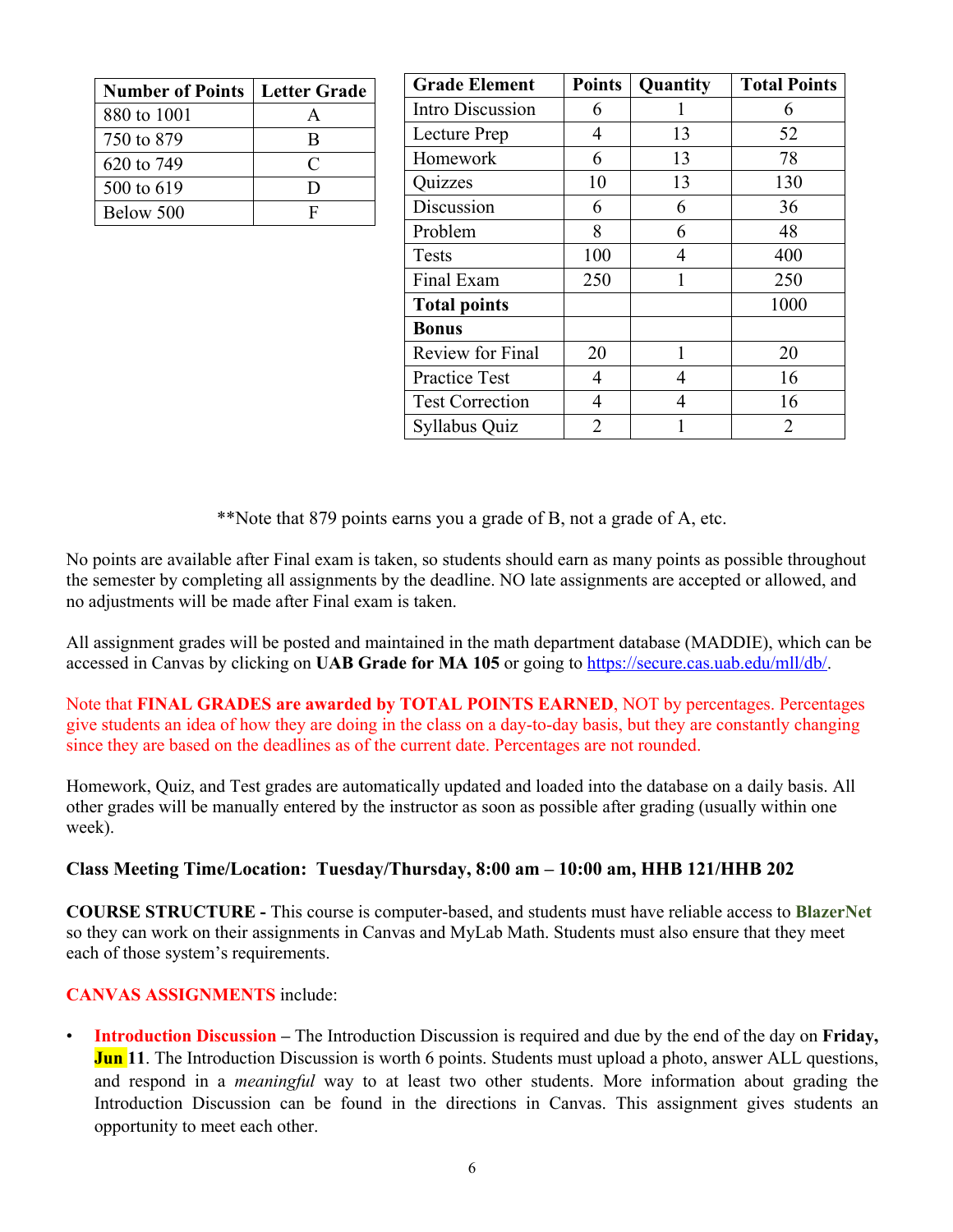- **Group Discussions –** There are 6 Group Discussions that are required, and each is worth 6 points. Students will be randomly assigned to Canvas Groups to discuss the current Problem (see schedule for dates) in-class and/or on the Canvas Discussion Board. **Students must post over two days window 3 times**. Meaningful posts include ideas and questions that are specific to solving the Problem. No credit is given for short or oneword posts. **Students must NOT share their entire solution because this may lead to plagiarism**. Individually written solutions to the Problems must NOT be submitted in the Group Discussion. More information about grading the Group Discussions can be found in Canvas in the Course Information module. This assignment gives students an opportunity to work together to improve their quantitative reasoning ability and conceptual understanding of mathematical ideas.
- **Problems** There are 6 Problems that are required, and each is worth 8 points. Students are required to solve a Problem with the help of their group. Students must READ the Problem and work on it *before*  participating in their Group Discussion. Go to the current week's Module to find the Problem. Each student must submit an individually written solution to each Problem in Canvas in the appropriate week Module by the deadline (see schedule for dates).

Problems may be submitted by attaching your file(s), drawings or diagrams (doc, docx, pdf, jpg, png). **If two or more students have an identical Problem, all will receive a score of 0 since the work must be**  *individually written*. Problems CANNOT be sent by email and cannot be submitted any way other than through the Problem link in the current week's Module.

**There are no extensions or make ups for missed Problems and Group Discussions.** Students should NOT wait until the deadline to submit their Problems because they run the risk of running out of time or having technical problems. NO late submissions are allowed. More information about grading the Problems can be found in the Course Information Page. This assignment gives students an opportunity to articulate their conceptual understanding of mathematical ideas.

#### **MyLab Math ASSIGNMENTS** include:

- **Syllabus Quiz** is the prerequisite for the graded assignments. An unlimited number of attempts are available, and the highest score attained will count. Once you begin the assignment, you must complete it. Students should have a copy of their syllabus and class schedule to use during the assignment. This assignment gives students an opportunity to learn about the course policies and expectations.
- **Lecture Prep -** There are 13 Lecture Prep assignments (each assignment is up to 4 points worth based on score achieved). Each assignment contains media part (which students are required to work before answering questions.), conceptual questions and introductory problems on topics to be covered at the class meeting to follow. Lecture Prep assignments are due the night before the class meeting (in-person or remote) and must make you "come to class" prepared and ready for the class discussion of the new topics. The concepts are supposed to be mastered further in the **Homework** assigned after the class meeting. An **unlimited** number of attempts can be made on each problem. If you miss a problem, click on *similar exercise* to work another problem correctly for full credit. There is no time limit for this assignment, so you may go in and out of it as many times as you like before the deadline (all your work is automatically saved). You earn points for the work completed on or before the due date. **After the due date, you can review your Lecture Prep work, try similar exercises, but you cannot get credit.**
- **Homework -** There are 13 homework assignments that are required, and each is worth 5 points. Homework is completed and submitted in MyLab Math (access code required), but a link to the software is located in Canvas. When the homework is submitted or closed in MyLab Math, a score and percentage are given. The UAB score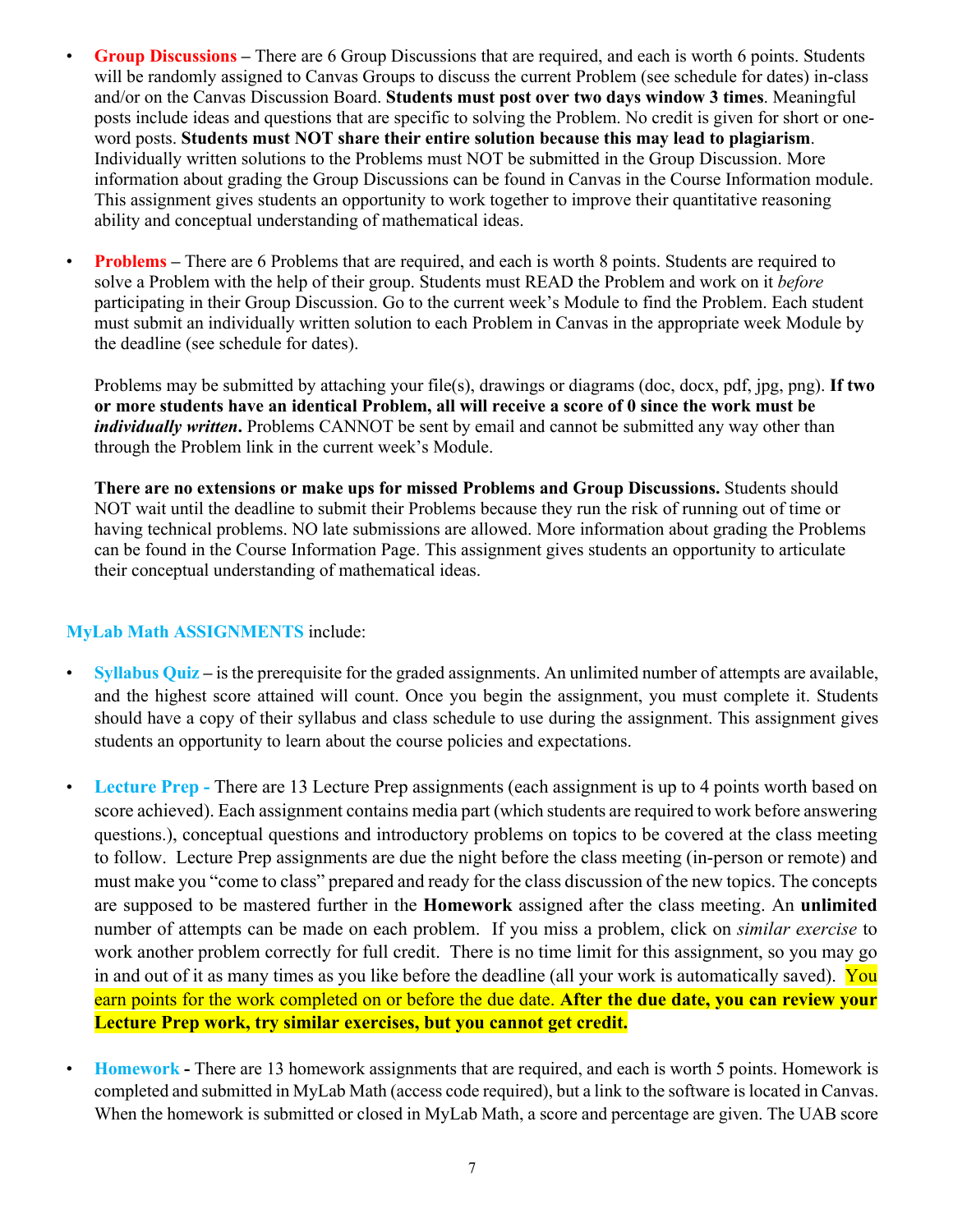(out of 5 pts) for the homework can be found in Canvas under UAB Grade for MA 105 or online at https://secure.cas.uab.edu/mll/db/.

*An unlimited number of attempts can be made on each homework problem* before the deadline, so students should be able to earn 100% on all homework. If a problem is marked with a red  $\bar{X}$  as incorrect, then the student can click on *Similar Exercise* at the bottom of the page and work another problem correctly for full credit (before the deadline). Students can go in and out of the homework as many times as they like before the deadline (all of the work is automatically saved). Students earn full credit for homework completed on or before the due date. All homework is available at the beginning of the term, so students may work ahead as much as they like. **After the due date, students can review homework assignments and work similar exercises, but they can get only 50% credit for the work.** 

• **Quizzes -** There are 13 quizzes. Quizzes are completed and submitted in MyLab Math, but a link to the software is located in Canvas. Each quiz is worth 10 points. Once the quiz is submitted in MyLab Math, it is scored and a percentage is given. The UAB score (out of 10 pts) for the quiz can be found in Canvas under UAB Grade for MA 105 or online at https://secure.cas.uab.edu/mll/db/.

Students take the quizzes on their own schedule, but they can earn all quiz points if the quiz is taken on or before the due date. Students must complete the quizzes BY THEMSEVLES without any assistance from another person, but they may use their textbook and notes. The quizzes are timed, and they must be taken in one sitting within 30 minutes. Students cannot exit the quiz or that will count as one of their attempts. Each quiz can be taken a maximum of two times. The higher grade attained will count.

All quizzes are available at the beginning of the term, so students may work ahead as much as they like. There are no extensions or make ups for missed quizzes because the work can and SHOULD BE completed in advance of the deadlines. **However, students can get 50% credit for the late submission.**

- **Practice Tests (Review for Test)** are available in MyLab Math. Students can get up to 4 extra credit points towards their grade based on score achieved by the due date. Practice tests are highly recommended as a way to help students prepare for their tests. Students may take the practice tests as many times as they like. The practice tests are also available in the student workbook.
- **Tests -** There are 4 major Tests and cumulative Final Exam. Tests and Final Exam are completed and submitted in MyLab Math, but a link to the software is located in Canvas. Each test is worth **100 points**, and Final exam is worth **250 points**. Once the test is submitted in MyLab Math, it is scored and a percentage is given. The UAB score (points) for the test can be found in Canvas under UAB Grade for MA 106 or online at https://secure.cas.uab.edu/mll/db/.

Tests have a **50 min** time limit, Final Exam has a **120 min** time limit, and they must be taken in one sitting. **Students must use the computer scientific calculator during testing. No personal calculators are allowed**. Students may use scratch paper during a test, but no credit is given for work done on the scratch paper. One or more photo IDs will be required for testing.

**MAKE UP POLICY**: If a student misses 1 test (not including the Final Exam), the Final Exam grade will be used to replace the missed test grade if the **student formally makes a request to do so**. The student must request, complete, and email to instructor a Missed Test Request Form no later than 12:00 pm on the last day of classes. Note that only one missed test grade may be replaced with the Final Exam grade. All students are required to Take the Final Exam.

There is no appeal for missed deadlines for Group Problems, Homework, or Quizzes. However, if a student has an unplanned, *emergency* circumstance that temporarily prevents him from participating in the class (such as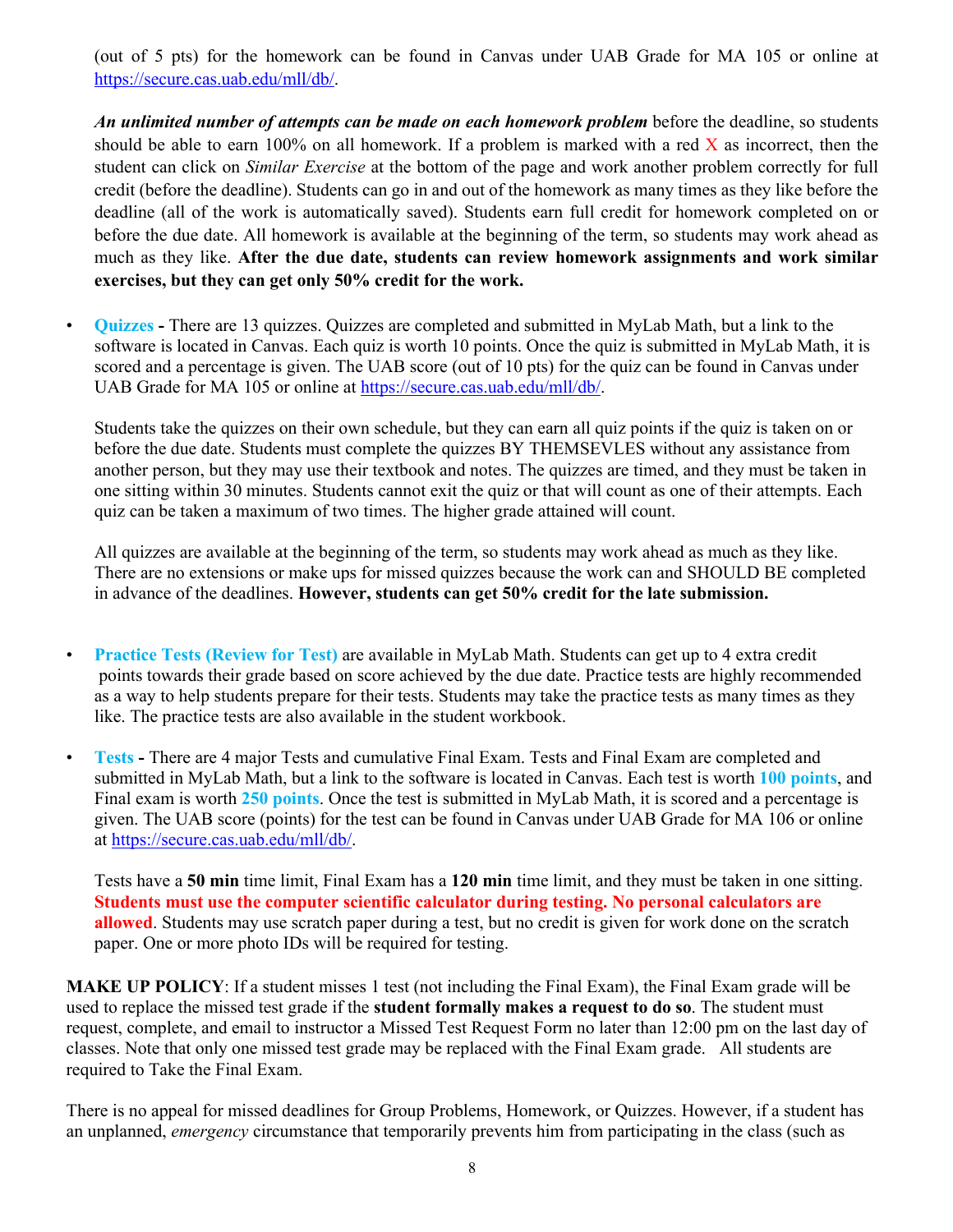documented hospitalization), then he should contact the instructor as soon as possible. A request for make-up work will be considered. Travel and/or work-related business do NOT qualify for make-up work.

**Extended Absences**: Attendance is fundamental to course objectives and to the integrity of this course. Courses in the Mathematics Department require a variety of activities that involve interaction with the instructor and/or interaction with other students. Excessive absences and missed assignments seriously jeopardize a student's ability to successfully complete the course. In the event of excessive absences, students should be prepared to officially withdraw from the course through the Registrar's Office. In cases involving medical hardships, military duty, or other serious personal situations after the withdrawal date for a course, the student may participate in the Academic Policy Appeal (accessed and submitted through Blazernet Links/Forms).

**Course Completion**: The course is complete once the student takes the final exam. No other points may be earned after the final exam has been taken.

**Notebook:** Students are required to have a folder in which they can file the workbook, record class meeting notes, file this syllabus, file instructor e-mail messages, and file other course related information.

# **DEADLINE DATES**

Work should be completed before deadline dates **but cannot be completed after deadline dates.**

Deadlines for homework, quizzes, and tests are INDEPENDENT of one another.

You do not have to complete homework to take quizzes or tests. (However, it is recommended.)

There are no prerequisites for any of the graded assignments.

Once you take the Final Exam the course is complete, and no additional homework assignments or quizzes will count toward your grade. **You must attempt the Final Exam to complete the course** (even if you have 620 points prior to taking the Final exam).

| Homework/               |                  | <b>Lecture Prep</b> |                  | Discussion/ |              | <b>Major Tests</b> |                   |
|-------------------------|------------------|---------------------|------------------|-------------|--------------|--------------------|-------------------|
| <b>Quizzes</b>          |                  |                     |                  | Problem     |              |                    |                   |
| No.                     | Text sections    | Date                | No.              | Date        | No.          | Date               |                   |
| 1                       | F.1, F.2         | 06/11/21            | 1                | 06/08/21    |              | <b>Intro Disc</b>  | Test 1 (HW 1-3)   |
| $\overline{2}$          | F.4, 1.1, 1.2    | 06/12/21            | $\boldsymbol{2}$ | 06/09/21    |              | 06/11/21           | 06/17/21          |
| $\overline{\mathbf{3}}$ | 1.3, 1.4, Review | 06/16/21            | 3                | 06/14/21    |              |                    |                   |
| $\overline{\mathbf{4}}$ | 1.5              | 06/25/21            | 4                | 06/21/21    | 1            | 06/15/21           | Test 2 (HW 4-6)   |
| 5                       | 2.4, 2.5         | 06/26/21            | 5                | 06/23/21    | $\mathbf{2}$ | 06/22/21           | 07/01/21          |
| 6                       | 1.6, 2.6, Review | 06/30/21            | 6                | 06/28/21    | 3            | 06/29/21           |                   |
| 7                       | 3.1, 3.6         | 07/09/21            | 7                | 07/05/21    | 4            | 07/06/21           | Test 3 (HW 7-9)   |
| 8                       | 3.2, 3.3         | 07/10/21            | 8                | 07/07/21    | 5            | 07/13/21           | 07/15/21          |
| 9                       | 3.4, 3.6, Review | 07/14/21            | 9                | 07/12/21    | 6            | 07/20/21           |                   |
| 10                      | 4.1, 4.2         | 07/23/21            | 10               | 07/19/21    |              |                    | Test 4 (HW 10-13) |
| 11                      | 4.3, 4.4         | 07/24/21            | 11               | 07/21/21    |              |                    | 08/03/21          |
| 12                      | 4.5, 4.6         | 07/31/21            | 12               | 07/26/21    |              |                    |                   |
| 13                      | 4.7, 4.8, Review | 08/02/21            | 13               | 07/28/21    |              |                    | Final $(HW 1-13)$ |
|                         |                  |                     |                  |             |              |                    | Date 08/05/2021   |
|                         |                  |                     |                  |             |              |                    |                   |